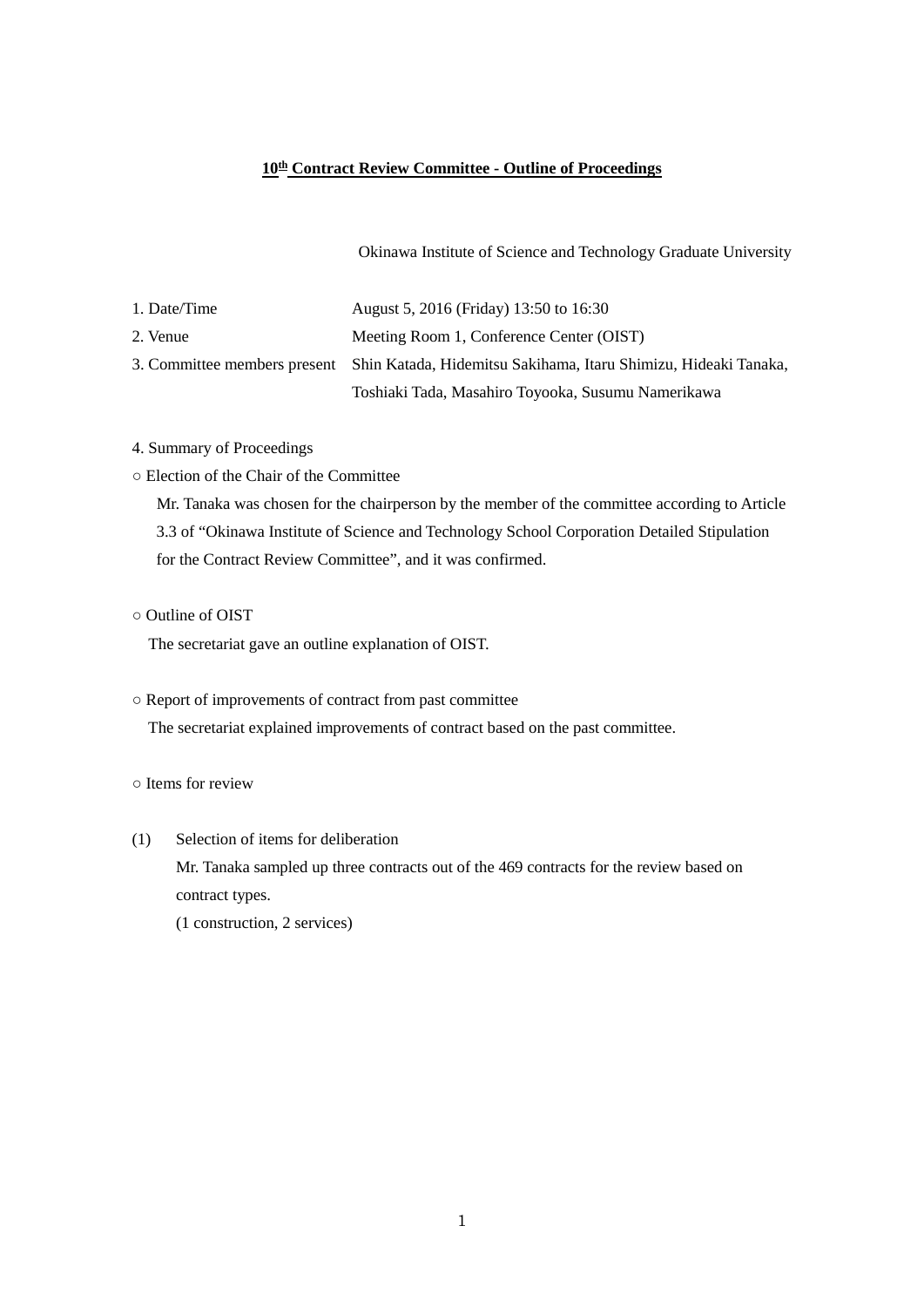#### Reasons for selection of the items

Committee member: Mr. Tanaka

[1] Expansion Work of Power and Heat Source in Server Room (Phase 3) (Electrical) The contract is made by competitive tender, and the ratio of tender is 100%. It seems no particularity in the electrical work.

[2] Maintenance and Support Service for OIST's New Financial System

The contract price is expensive.

It seems no particularity in a system for financial accounting.

[3] Execution Design for Lab.4

OIST has learned the know-hows from the past designs.

What devise and improvements have been taken to the contract through the past designs?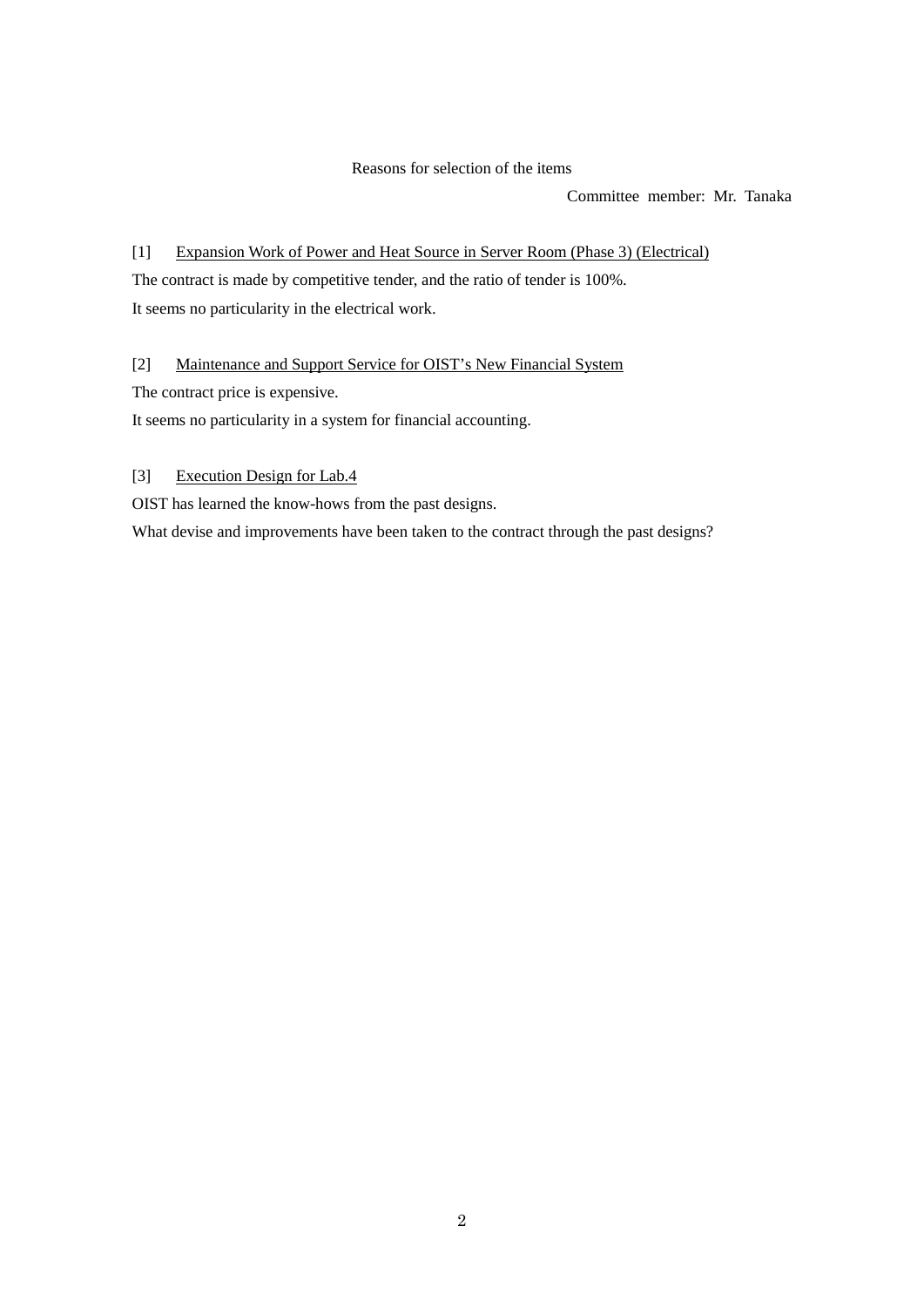### (2) Review on individual items

1. Competitive bidding item

## [1] Expansion Work of Power and Heat Source in Server Room (Phase 3) (Electrical)

| Opinions and comments of committee                 | Explanation from secretariat, etc.                 |
|----------------------------------------------------|----------------------------------------------------|
| How many companies can conduct the                 | We expect about 30 companies would be able to      |
| expansion work in Okinawa?                         | conduct the work.                                  |
|                                                    | We do not set hard conditions for participation to |
|                                                    | the bidding.                                       |
| Have you asked reasons for not tendering to the    | No, we haven't.                                    |
| companies?                                         | It could be one of the reasons for not tendering   |
|                                                    | that it would take long time to understand what    |
|                                                    | research have been conducted in the labs, what     |
|                                                    | electrical system has been set in the existing     |
|                                                    | labs, and reviewing drawing of all labs etc.       |
|                                                    | Therefore, we assume that other companies          |
|                                                    | participate in the bidding only to check           |
|                                                    | proceeding supposing the contractor would win      |
|                                                    | the bidding.                                       |
| There would be the case that you could not         |                                                    |
| guarantee competitiveness due to a few bidding.    |                                                    |
| However, you need to provide companies more        |                                                    |
| detailed explanation of this work or set longer    |                                                    |
| time to prepare enough for this tender to          |                                                    |
| guarantee the competitiveness. Otherwise, you      |                                                    |
| would make contract with one particular            |                                                    |
| company. When making contract with one             |                                                    |
| particular company, negotiated contract would      |                                                    |
| be one of ideas if there would be rational         |                                                    |
| reasons.                                           |                                                    |
| OIST needs to consider finding measures to get     |                                                    |
| more participants to this less particularity work. |                                                    |
| For example, making design clear and               |                                                    |
| understand easily, or negotiate the contract price |                                                    |
| with companies by using negotiated contract.       |                                                    |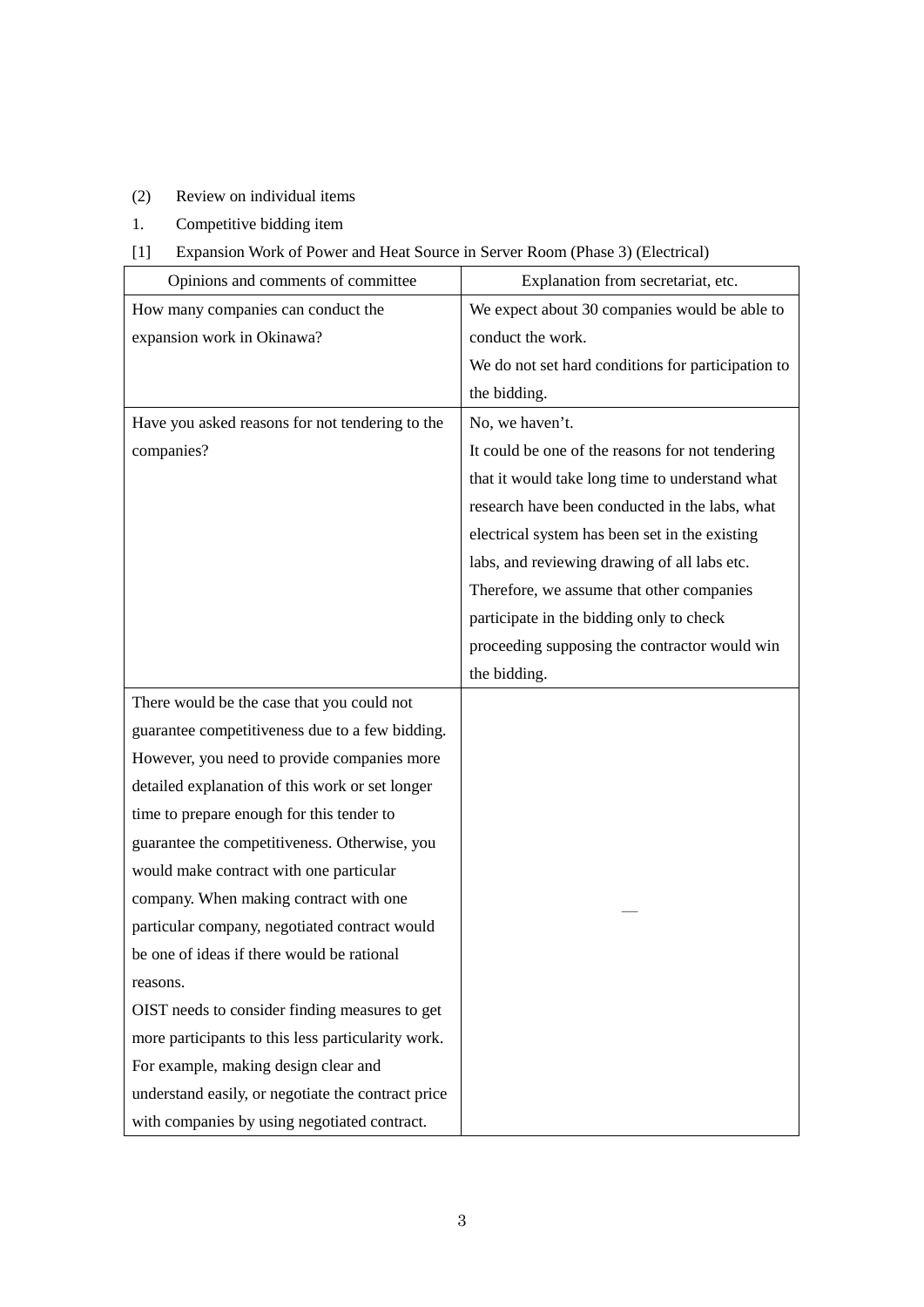| About management of organization. Are there        | Negotiated contract is stipulated in the 'Contract |
|----------------------------------------------------|----------------------------------------------------|
| any changes in contract between the time of        | Management Stipulations' of OIST. We basically     |
| independent administrative corporation and         | conduct as same tendering/contract as the time     |
| present as a private school?                       | of independent administrative corporation.         |
| Private schools usually take measures to           |                                                    |
| negotiate for cheaper price like as negotiated     |                                                    |
| contract. Would it possible to take same           |                                                    |
| measures in OIST? Independent administrative       |                                                    |
| corporation might be criticized as lack of         |                                                    |
| transparency and competitiveness on contract.      |                                                    |
| Is 'Contract Management Stipulation' the           | 'The Contract Management Stipulation' is           |
| standard established by OIST, and able to revise   | established by OIST. It could be taken as          |
| it by your own? Or, is it the standard established | revisable stipulation by us unless departing from  |
| by both the government and OIST and has            | the public perception.                             |
| enforcement and unable to breakaway?               | However, it is stated in 'the Guideline for the    |
|                                                    | Granting of Subsidies to the OIST' that 'If OIST   |
|                                                    | makes a purchase, outsources work or concludes     |
|                                                    | another contract in order to execute a subsidized  |
|                                                    | project, it must do so by general competitive      |
|                                                    | bidding'. Therefore, the guideline might be        |
|                                                    | needed to accommodate to conduct negotiation       |
|                                                    | for the contract which should be made by           |
|                                                    | competitive bidding.                               |
| If the stipulation avoids cost-saving, OIST needs  |                                                    |
| to consider developing it to be more rational.     |                                                    |
| Measures for cost-saving are required supposing    |                                                    |
| that the facilities would expand in the future.    |                                                    |
| OIST subsidy is subject to 'The Act on             | Yes.                                               |
| Rationalization of Budgetary Spending on           |                                                    |
| Subsidies'. Is OIST also subject to BoA audit?     |                                                    |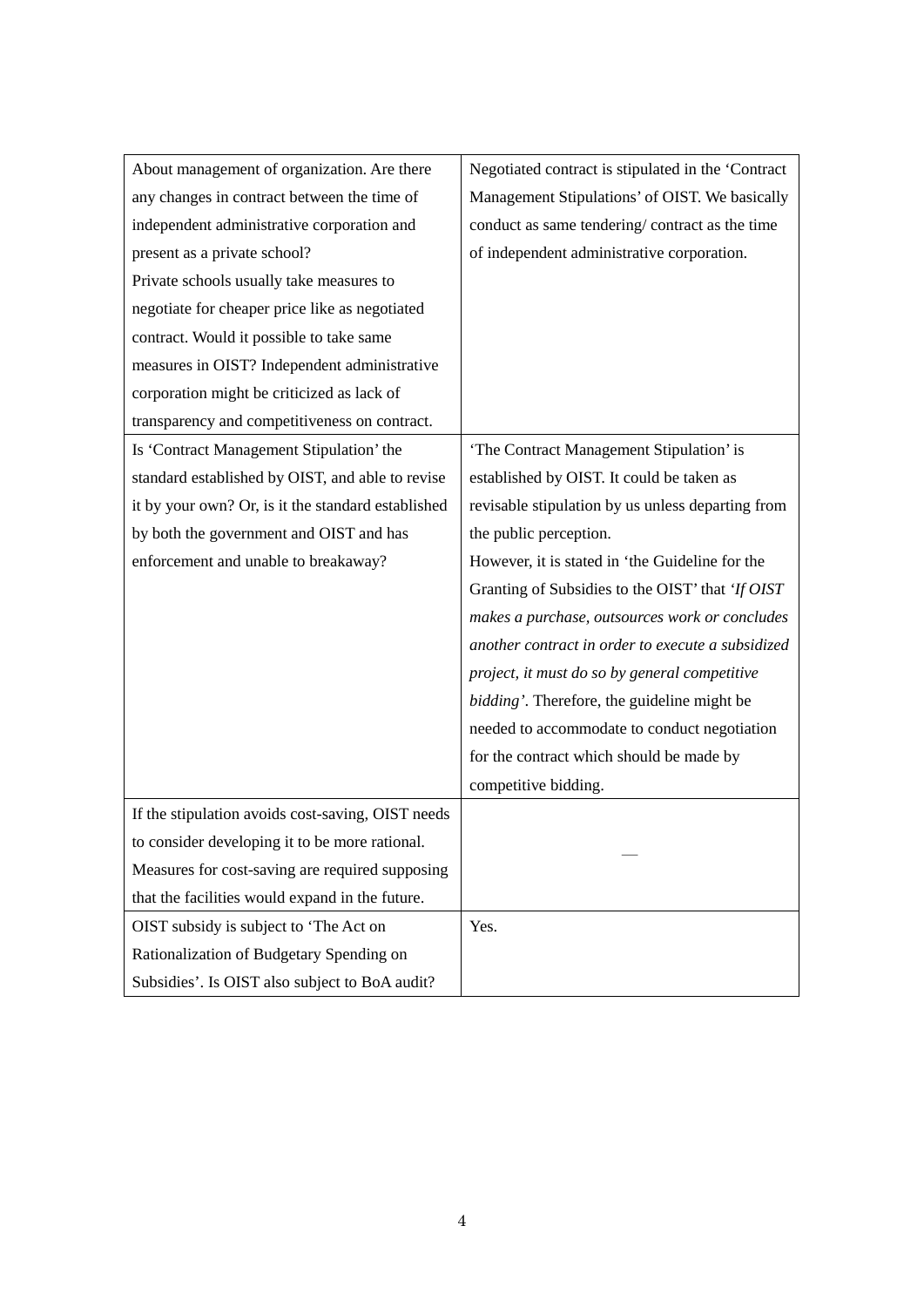| The stipulation could be change by OIST          |  |
|--------------------------------------------------|--|
| approval system (Kessai). However, OIST          |  |
| complies with contract regulation of the act and |  |
| the guideline, and is subject to BoA audit.      |  |
| Therefore, flexibility of the rule of negotiated |  |
| contract is more like presence or absence of     |  |
| reasonable explanation of the contract than the  |  |
| regulation/guideline problem.                    |  |

# 2. Negotiated contract

## [2] Maintenance and Support Service for OIST's New Financial System

| Opinions and comments of committee                | Explanation from secretariat, etc.                 |
|---------------------------------------------------|----------------------------------------------------|
| Did the old system unable to use anymore?         | The old system has been used since 2011, the       |
|                                                   | establishment of OIST SC, until FY2015. The        |
|                                                   | system was small package software for smaller      |
|                                                   | business. Therefore, the system will not be able   |
|                                                   | to meet the future expansion of OIST, and we       |
|                                                   | decided to introduce new system.                   |
| What accounting standard does OIST use on the     | OIST uses its own accounting standard which is     |
| new system?                                       | similar to the one incorporated administrative     |
|                                                   | corporation.                                       |
| Are there any particular features on the          | The difference between the independent             |
| standard?                                         | administrative corporation and OIST is that the    |
| It is unreasonable to make it negotiated contract | system needs to be supported in English. We        |
| if there is no particular feature on accounting   | need not only to install the existing software but |
| system or the standard.                           | also to customize it according to the needs of     |
|                                                   | non-Japanese staff.                                |
| New accounting standard of independent            | There is no link to the standard of independent    |
| administrative corporation was established by     | administrative corporation. OIST has its own       |
| revision of 'the General Rule Act for             | standard.                                          |
| Independent Administrative Corporations'. Has     |                                                    |
| OIST changed its standard according to the        |                                                    |
| revision?                                         |                                                    |
| There is no particularity on the OIST standard    | Yes, it is.                                        |
| but making the system responsive to English is    |                                                    |
| the special feature of the system.                |                                                    |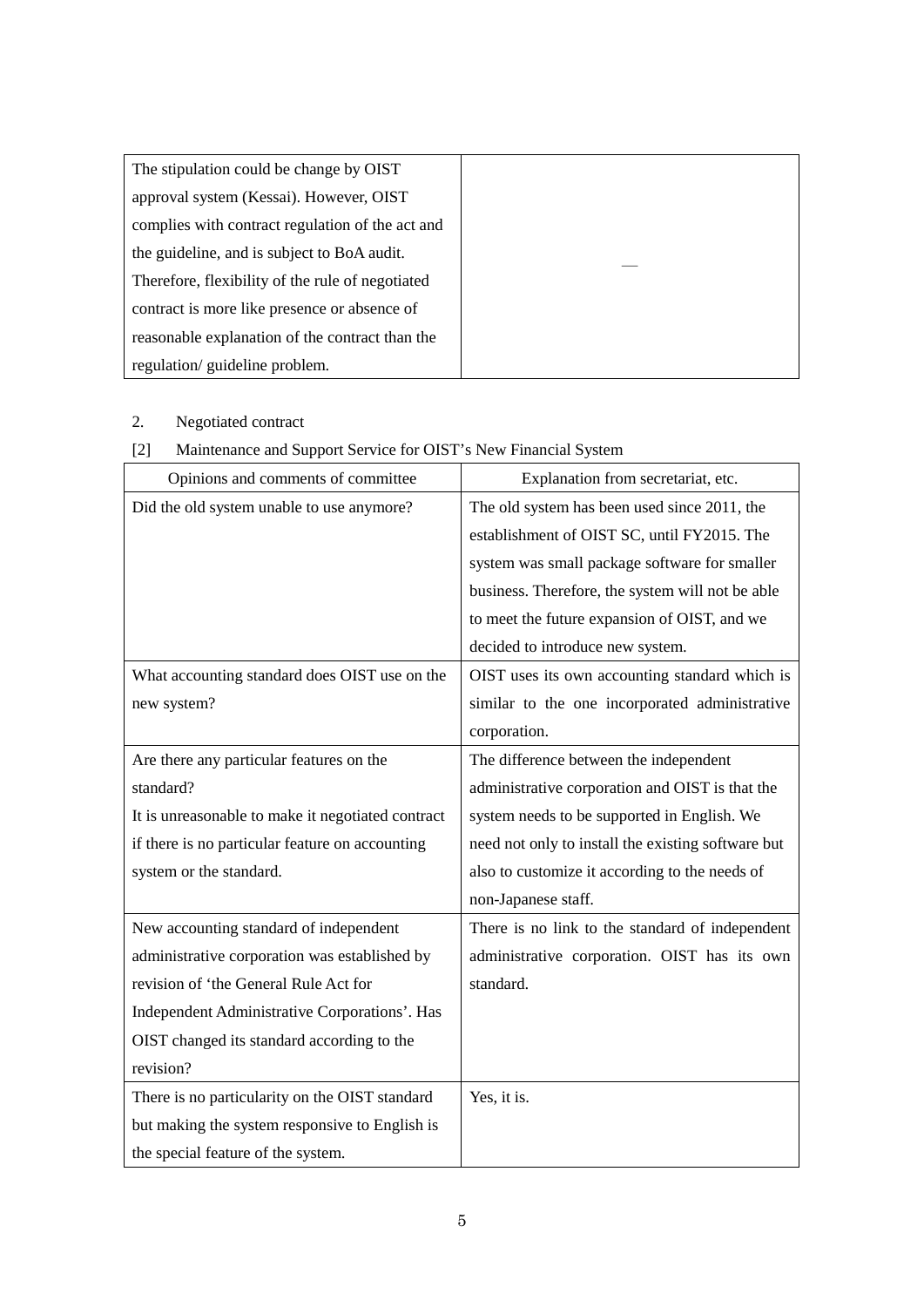| Do you know any other organizations which use   | Some companies probably use the system.         |
|-------------------------------------------------|-------------------------------------------------|
| the system responsive to English?               | We believe there are nearly no organizations    |
|                                                 | using.                                          |
| Would it possible to set the payment based on   | New system has just launched, and monthly       |
| performance of the maintenance? It might be one | service support time exceeds the time under the |
| possibility to make the payment cheaper if the  | contract. However, the vendor would not be able |
| vendor get used to the maintenance work.        | to charge for exceeding time.                   |
|                                                 | We compared the maintenance fee over the next   |
|                                                 | 5 years, and we expect it will be decreased     |
|                                                 | eventually after 2 <sup>nd</sup> year.          |

| Opinions and comments of committee                | Explanation from secretariat, etc.                 |
|---------------------------------------------------|----------------------------------------------------|
| OIST has made similar contracts for designs of    | We didn't calculate the cost by dimension.         |
| the buildings so far. Compared to the past        | An initial estimate is along with the guideline    |
| contracts, is cost per dimension, for example, as | from MLIT and MEXT, and we set the target          |
| same as the past cases?                           | price as the reason above.                         |
|                                                   | We got competitive quotes from companies           |
|                                                   | 3times because the budget from government was      |
|                                                   | less than the price we expected. However, the      |
|                                                   | cost hadn't been changed, and we got the quotes    |
|                                                   | 3times and tried to negotiate to reduce the cost.  |
| Did the same design office work for the           | The design office work for almost all the          |
| buildings in the past? Has other office or        | buildings in campus including housing. Before      |
| companies work for design?                        | OIST was established, CAO offered contractor       |
|                                                   | publicly and selected the designer and             |
|                                                   | formulator for the Lab.1 to 3. The contract lasts  |
|                                                   | since then.                                        |
| Do you mean that the present contractor was       | There were about 5 participants for the initial    |
| selected by proposal bidding, and lasts since     | bidding, and 3 for proposal bidding of selection   |
| then?                                             | of designer last year.                             |
| What was particular point or reason of selection  | The contractor received good recognition of        |
| of the present contractor?                        | deep understanding of the lab buildings, and       |
|                                                   | their proposal for high flexibility for the future |
|                                                   | research.                                          |

#### [3] Execution Design for Lab.4